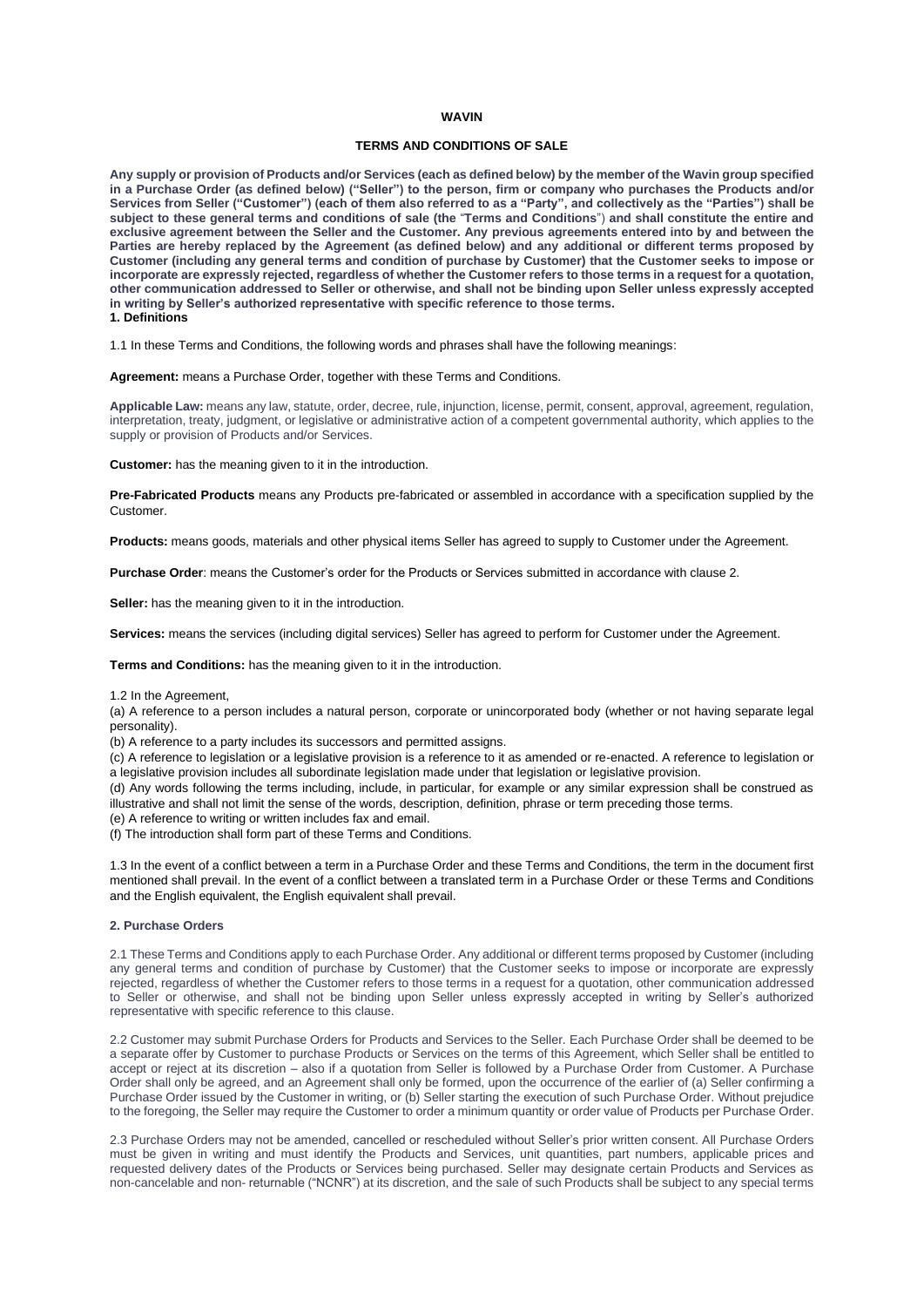and conditions contained in Seller's confirmation to a Purchase Order or an NCNR letter (as applicable), which shall prevail and supersede any inconsistent terms and conditions contained herein or elsewhere. Unless Customer promptly rejects any such special terms and conditions, these shall be deemed accepted. Pre-Fabricated Products are non-cancelable and non-returnable in any event.

### **3. Prices**

3.1 The price of the Products and/or Services are those prices stated in the Agreement or, if no price is set out in the Agreement, the price set out in Seller's published price list in force as at the date of the Purchase Order. The Customer shall in addition pay the amounts as set out in the Agreement (including those referred to under clause 5.1 and 11 of these Terms and Conditions). If, following the conclusion of the Agreement, a change occurs in raw material prices, labor or manufacturing costs, foreign exchange fluctuations, increases in taxes, wages, levies, premiums of any kind, whether or not imposed by the government, Seller shall be entitled to amend the agreed price unilaterally. If this right is exercised and Seller wishes to increase the agreed price within three months of the conclusion of the Agreement, the Customer shall have two (2) weeks to terminate the Agreement. The Customer shall not be entitled to claim any compensation from Seller on that account. Price quotations shall automatically expire in thirty (30) days from the date issued, or as otherwise stated in the quotation. The Customer agrees that the Seller may charge a handling fee for Purchase Orders below a minimum quantity or order value, which shall be included in the Purchase Order. Seller reserves the right to assess an expedite fee for Purchase Orders requested to be shipped prior to published or agreed lead times.

3.2 The price in an Agreement assumes and is contingent upon the understanding that Seller's supply of any Products and/or Services under that Agreement to Customer are not subject to any direct or indirect obligations imposed on Seller and/or any offset mechanism or industrial participation or any other event that would directly or indirectly result in an increase of the cost price of the Products and/or Services ("**Additional Price Obligations**"). In the event that Additional Price Obligations are imposed, the prices, terms and conditions in the Agreement are subject to revision and Seller reserves the right to renegotiate the prices, terms and conditions in the Agreement with the Customer. Seller has no obligations to supply any Products and/or Services under an Agreement to Customer if Parties are unable to reach further agreement on revised prices, terms, and conditions due to Additional Price Obligations imposed.

### **4. Payment Terms**

4.1 **Payment due date.** The Seller may invoice the Customer for the Products and Services prior to, on or at any time after the completion of the delivery. Payment will be due no later than 30 (thirty) calendar days from the date of the invoice unless a different time period is specified on the invoice or otherwise communicated to Customer in writing. Partial shipments may be invoiced separately. Seller may submit invoices electronically and is not required to provide a hard copy of the invoice.

4.2 **Invoice Currency, Correction and Payment** Payments must be in the currency specified in the invoice or as set out in the Agreement, and must be made in full and in cleared funds via electronic fund transfer to a bank account nominated in writing by the Seller. Unless otherwise agreed to by Seller in writing, payment by credit card is not permitted. If Seller establishes a payment portal, Customer shall pay Seller through such portal if so directed by Seller. Disputes as to invoices must be bona fide and accompanied by detailed supporting information and are deemed waived 15 (fifteen) calendar days following the invoice date. Seller reserves the right to correct any inaccurate invoices. Any corrected invoice must be paid by the original invoice payment due date or the payment term included in the corrected invoice, whichever is later. Customer must pay the undisputed amount of the invoice within the original invoice payment due date or the payment term included in the corrected invoice, whichever is later. In the event that there is an overpayment, the overpaid amount shall be offset against future invoices issued by the Seller or otherwise refunded on terms determined by the Seller. All amounts due under the Agreement shall be paid in full without any setoff, counterclaim, deduction or withholding (other than any deduction or withholding of tax as required by Applicable Law).

4.3 **Late Payment** If Customer fails to timely fulfill its payment obligations towards Seller or any of Seller's affiliates for any undisputed amount regardless whether under the Agreement or any other contract with Seller or any of Seller's affiliates, Seller may, at Seller's sole option and until all outstanding amounts and late charges, if any, are paid: (1) be relieved of its obligations with respect to guarantees, including without limitation, turnaround times, support for provision of spare parts and lead-times under any contract (including the Agreement); (2) refuse to process any credit to which Customer may be entitled under any contract (including the Agreement); (3) set off any credit or sum owed by Seller or any of Seller's affiliates to Customer against any undisputed amount owed by Customer to Seller or any of Seller's affiliates including but not limited to amounts owed under any contract (including the Agreement) between the Parties or with Seller's affiliates; (4) withhold performance and future shipments to Customer to which Seller or any of Seller's affiliates is obliged under any contract (including the Agreement); (5) declare Customer's performance in breach and terminate the Agreement and any or all other contracts with Seller or any of Seller's affiliates; (6) repossess Products for which payment has not been made; (7) deliver future shipments under any contract (including the Agreement) on a cash-with-order or cash-in-advance basis; (8) include late payment charges on outstanding amounts at a rate of 2% per month or the maximum rate permitted by Applicable Law, if lower, for each month or part thereof; (9) charge storage or inventory carrying fees on Products; (10) recover all costs of collection including, without limitation, reasonable attorneys' fees; (11) if Customer fails to fulfill payment based on a payment schedule, accelerate all remaining payments and declare the total outstanding balance then due and owing; (12) implement that any turnover bonus or discount scheme is only due and payable after the Customer has fulfilled all its obligations towards Seller; (13) require the Customer to pay any judicial and extrajudicial costs which the Seller incurs, which shall amount to no less than the equivalent of 15% of the outstanding sum, subject to a minimum amount of EUR 250, or the maximum rate permitted Applicable Law, if lower; and (14) combine any of the above rights and remedies as may be permitted by Applicable Law. The above remedies are in addition to all other remedies available at law or in equity.

# **5. Delivery**

5.1 **Delivery terms.** Parties will agree in the Purchase Order the delivery terms, including method of delivery. Unless otherwise agreed upon in the Purchase Order, delivery terms are EX Works (Incoterms 2020), to Seller's designated facility. Unless otherwise agreed in writing by the Parties, Customer is responsible for the costs of and arranging all insurance, transport, carriage,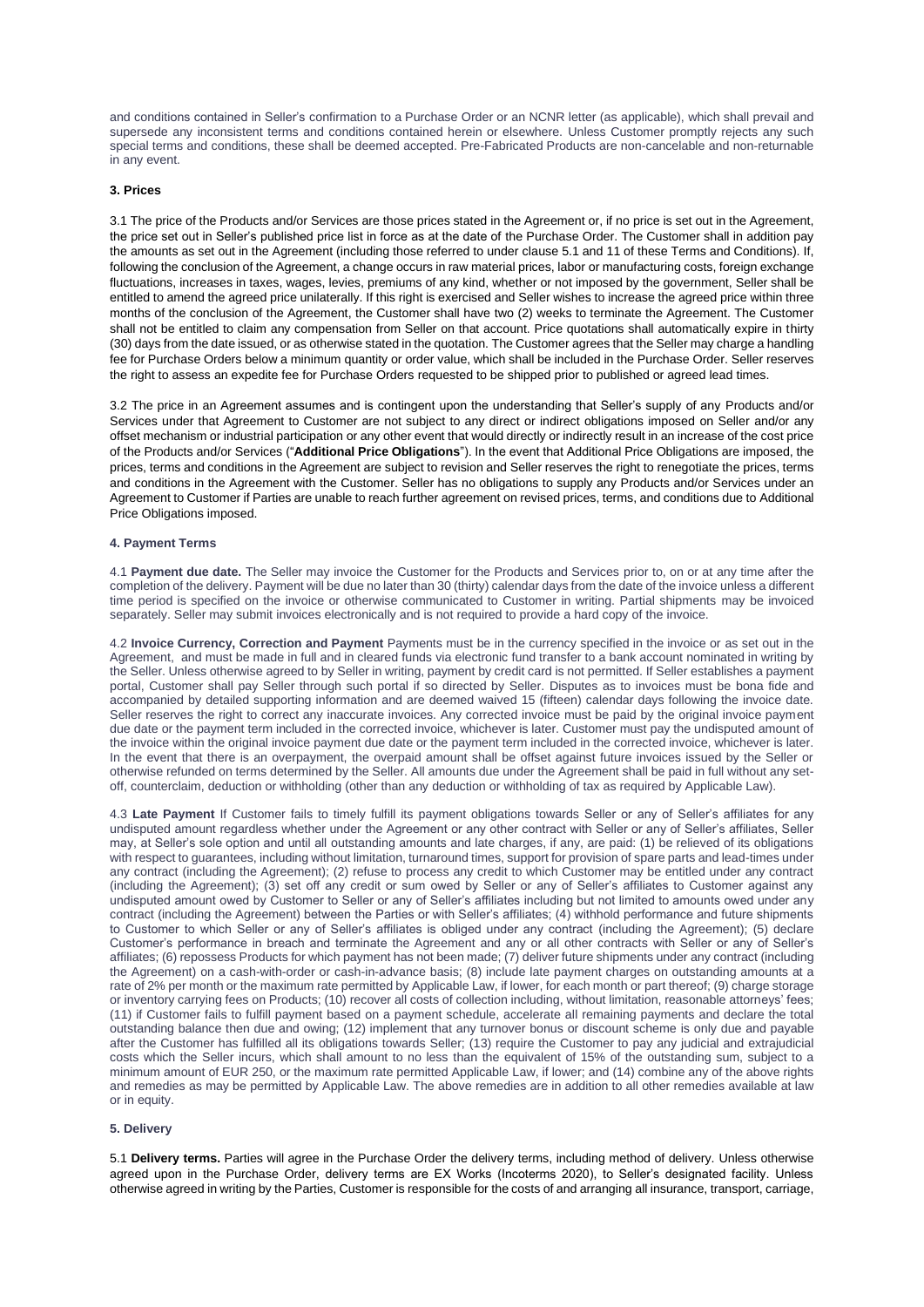loading and offloading of the Products at the delivery location, duties, taxes, and completing all export clearance documents. Customer is responsible for all carriage, duties, taxes and other charges to enable import clearance. Customer will pay all transportation costs (including insurance, taxes, and customs duties) and will bear the cost of any claims to be filed with the carrier. When Customer arranges the export shipment, Customer will provide Seller evidence of exportation acceptable to the relevant tax and custom authorities. The costs for disposable packaging shall be deemed included in the price. The cost for reusable packaging is not included in the price and shall be charged separately.

5.2 **Shipment.** Unless Seller agrees in writing to a different delivery date, Seller will schedule delivery in accordance with its published lead-time. All shipping and delivery dates are approximate and are based upon the then-current availability of material including raw material, existing production schedules, and prompt receipt of all necessary information. Time for delivery shall not be of the essence. Seller will not be liable for any damage, loss, fault, or expenses arising out of delays in shipment, including when caused by Force Majeure or the Customer's failure to provide the Seller with adequate delivery instructions or any other instructions that are relevant to the supply of the Products or Services. Orders will be considered completed upon shipment of the amount specified in the Purchase Order. Unless otherwise agreed, all Products will be shipped no later than one year from the date that Seller accepts the Purchase Order. Seller may in its sole discretion partially fulfil a Purchase Order and allocate Products among its customers. The Seller effect delivery of the quantities of Products ordered within the limits of standard pack quantities as used by Seller from time to time. If the Parties have agreed in writing that the Seller shall delivery the Products on a site of works, then the Customer ensure that the Products can be delivered at a point on a good hard ground nearest to the site and the Seller may refuse to unload the Products to sites considered in the discretion of the driver to be unsuitable (provided that such refusal shall still constitute delivery of the Products in accordance with the Agreement).

5.3 **Completion of Delivery.** Unless otherwise agreed in writing by the Parties, the Customer shall collect the Products from the Seller's premises at Seller's designated facility or such other location as may be advised by the Seller prior to delivery within three business days of the Seller notifying the Customer that the Products are ready. Delivery is completed when the Products are delivered in accordance with the agreed Incoterm or Customer has provided Seller with a duly executed proof of delivery, whichever is earlier. Seller shall not be required to tender delivery of any quantities of Products for which Customer has not provided timely shipping instructions. If Customer fails to fulfil an obligation towards Seller, including providing proof of delivery, or gives Seller good cause to assume that the Customer will fail to fulfil those obligations, Seller shall be entitled to repossess the Products supplied subject to retention of title, or arrange for this to be done, even if these are to be detached from other items, or calculate whatever additional tax may be applicable to the specific transaction. The costs of the repossession shall be borne by the Customer, without prejudice to any other rights which Seller may invoke. Furthermore, if the Customer fails to take or make arrangements to accept delivery of the Products or if delivery is delayed by the Customer or the Seller is unable to deliver because of inadequate access or instructions or failure of the Customer to obtain necessary instructions, consents or licenses, delivery shall be deemed to have occurred and the Seller may do any one or more of the following (without prejudice to any other right or remedy the Seller may have): (a) make additional charges for failed delivery; (b) allocate new delivery dates; (c) store the Products in accordance with clause 9; (d) invoice the Customer for the Products; (e) terminate the Agreement without liability on the Seller's part; and (f) recover from the Customer all costs and losses incurred by the Seller.

5.4. **Title and Risk of Loss.** Title to the Products shall not pass to the Customer until the Seller receives payment in full (in cash or cleared funds) for the Products and any other products that the Seller has supplied to the Customer in respect of which payment has become due. Until title to the Products has passed to the Customer, the Customer shall (i) store the Products separately from all other goods held by the Customer so that they remain readily identifiable as the Seller's property; (ii) maintain the Products in satisfactory condition and keep them insured against all risks for their full price from the date of delivery.

The Customer may resell or use the Products in the ordinary course of its business (but not otherwise) before the Seller receives payment for the Products. However, if the Customer resells the Products before that time, it does so as principal and not as the Seller's agent; and title to the Products shall pass from the Seller to the Customer immediately before the time at which resale by the Customer occurs.

Risk of loss shall pass to Customer upon delivery pursuant to clause 5.1, except that for export shipments, risk of loss shall transfer to Customer upon title passage.

## **6. Return, Refunds and Exchanges**

6.1 **Returns.** Only Products originally shipped from Seller or from an authorized supplier (drop-ship) will be considered for return to Seller. Returns must be requested within 30 days of ship date, unless a longer period is agreed by the Seller in writing. Where a Customer requests return of Products to Seller, the Customer certifies that the Products were purchased from Seller and there has been no substitution of the Product by another supplier, distributor or other source of the Product. Any return must be in the original packaging, unused and in a condition no worse than that delivered to the Customer, except if approved for failure analysis/warranty evaluation by a Seller's sales representative via a Return Material Authorization (RMA) or equivalent applicable process. Pre-Fabricated Products cannot be returned or exchanged. The Customer shall return all reusable packaging to the Seller in accordance with Seller's instructions from time to time, at the Customer's expense.

6.2 **Exchanges.** Any item for exchange must be in the original packaging, unused and in a condition no worse than that delivered to the Customer. Exchanges must be requested within 30 days of ship date, unless a longer period is agreed by the Seller in writing. Defective item(s) may be exchanged for the same item. Items purchased from Seller that have been used or altered and any items that have been sold as NC/NR will not be accepted for exchange, which shall include Pre-Fabricated Products.

6.3 **Return Freight / Restocking Fee.** Seller reserves the right to charge cancellation and restocking fees, at a minimum rate of 15% to be deducted from the Customer refund. Seller does not refund the (costs for the) original shipping and handling. Customer is responsible for all return freight charges. Seller does not accept cash on delivery shipments.

### **7. Products, Services and Warranty**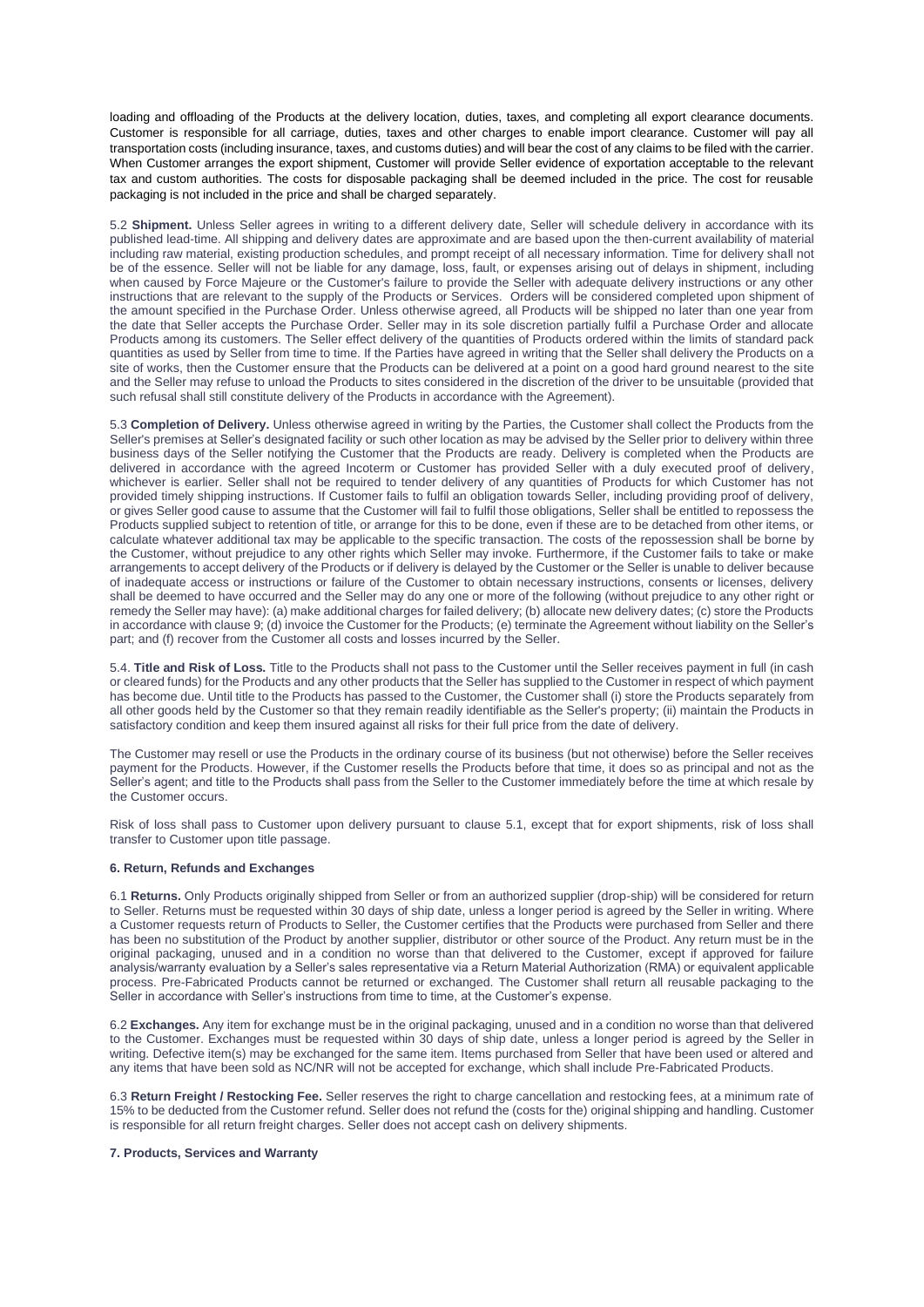7.1 **Products and Services.** Seller's Products are described in Seller's product catalogue (as amended from time to time). Seller shall be entitled to terminate the manufacturing or offering of any Products or Services or amend the specification of the Products or Services at any time and at its discretion, provided that Seller shall continue to supply provide any Products or Services as agreed upon in a Purchase Order.

7.2 **Warranty.** Seller's Products are warranted to be free from defects in material and workmanship, for the period of 12 (twelve) months from the date of shipment.

7.3 **Defects.** If Customer identifies a Visible Defect (as defined in clause 8.1) in a Product and informs Seller of that Visible Defect no later than seventy-two (72) hours from delivery and during the applicable warranty period set out in clause 7.2, and such Product is found by Seller to be defective at Seller's sole discretion, then Seller as the sole remedy shall repair or replace, at its sole discretion, either the Product or the defective part. Seller in no event will be responsible for seeking and finding the defective Products (e.g. opening walls to find a defective Product) and/or excavation and removal of defective Products or for restoring items in which the Products were installed.

7.4 **Products Manufactured by Third Party.** Products which may be manufactured by a third party and sold by Seller under the Agreement shall not be subject to the warranties set out in this Agreement. To the extent the third party grants any warranty conditions to Seller, Seller shall pass the same warranties onwards to Customer, if any.

7.5 **Exclusion.** Subject to clause 7.9, the warranty as mentioned in clause 7.2 shall not apply to any defects that the Seller determines results from:

- i. Loss or damage in transit;<br>ii. External causes such as a
- External causes such as accident, abuse, misuse, or problems with electrical power, or damage from animals;
- iii. Unreasonable or inadequate storage, maintenance, handling or installation, including installation other than as recommended by or on behalf of Seller;
- iv. Any alterations or repairs (or attempts to make alterations or repairs) made by a Party other than an authorized party;
- v. Customer's acts or omissions which expose the installation area where Products or Services are utilized ("System") to any environment not suitable for it, with the respective specifications, including without limitation, Customer's use of toxic, corrosive, or caustic liquids and/or gases, exposure to severe weather conditions and water;
- vi. Any defect or problems caused by any defect in any third-party hardware or software used in combination with the System;
- vii. Any usage that is not in accordance with the documentation provided by Seller;<br>viii. The defect arising as a result of the Seller following any drawing, design or spec-
- The defect arising as a result of the Seller following any drawing, design or specification supplied by the Customer;
- ix. Fair wear and tear; and
- x. The Products differing from their description as a result of changes made to ensure they comply with Applicable Law.

7.6 **Disclaimer.** Seller excludes all other warranties, express or implied, including warranties of merchantability and fitness for a particular purpose and/ or warranty of non-infringement. Seller will not be liable to any party in strict liability, tort, contract, or any other manner for damages caused or claimed to be caused as a result of any design or defect in Seller's Products. Repair, replacement, partial or whole refund is the sole and exclusive form of remedy available to Customer in case of defective Products and the consequences that may arise from it.

7.7 The Services provided by Seller are without any obligation to achieve a result and Seller's liability for the Services and any inaccuracies or omissions concerning the designs, advice, given dimensions, technical data, samples, inspections, drawings, calculations, calculation advice and/or other documentation provided by Seller in the context of the Service are entirely excluded if no corresponding Purchase Order has been entered into with the Customer in respect of the Service concerned or if the Services concerned have been provided free of charge.

7.8 The Customer can no longer invoke a defect in the Services if it has not protested to Seller in this respect in writing within seven (7) days after the Service has been performed by Seller, or if the Customer could not reasonably have discovered the defect in the Service within this period, the Customer has not protested to Seller in writing in this respect within seven days after discovery of the defect in the Service.

7.9 Notwithstanding anything to the contrary in the Agreement, all rights and claims of the Customer in respect of Products and Services, for whatever reason, will lapse if (a) Customer is late in notifying the Seller pursuant to this clause 7; (b) Seller has not been given the opportunity to investigate the merits of the complaint or have them investigated immediately on the location; and/or (c) in respect of Services, twelve (12) months have passed after Seller has provided the Service.

7.10 The Customer shall indemnify the Seller against all liabilities, costs, expenses, damages and losses (including any direct, indirect or consequential losses, loss of profit, loss of reputation and all interest, penalties and legal and other professional costs and expenses) suffered or incurred by the Seller in connection with any claim made against the Seller or a member of its group for actual or alleged infringement of a third party's intellectual property rights arising out of or in connection with the Seller's use of materials or specifications provided by the Customer to the Seller, in particular in connection with the pre-fabrication or assembly of Pre-Fabricated Products.

## **8. Complaints & Inspection**

8.1 Upon delivery, the Customer must inspect the Products, or arrange for this to be done, in terms of volume, numbers and defects that may be established during a normal careful inspection (hereinafter "**Visible Defects**"). In this context, the Customer shall bear the risk of carrying out a random (and not full) inspection.

8.2 Any complaints with regard to volume, numbers or Visible Defects must be reported in writing to Seller immediately after delivery and in all cases no later than 72 hours after delivery. The Customer must report defects other than Visible Defects in writing to Seller within seven days of their detection. The report must carefully describe the nature of and grounds for the complaint.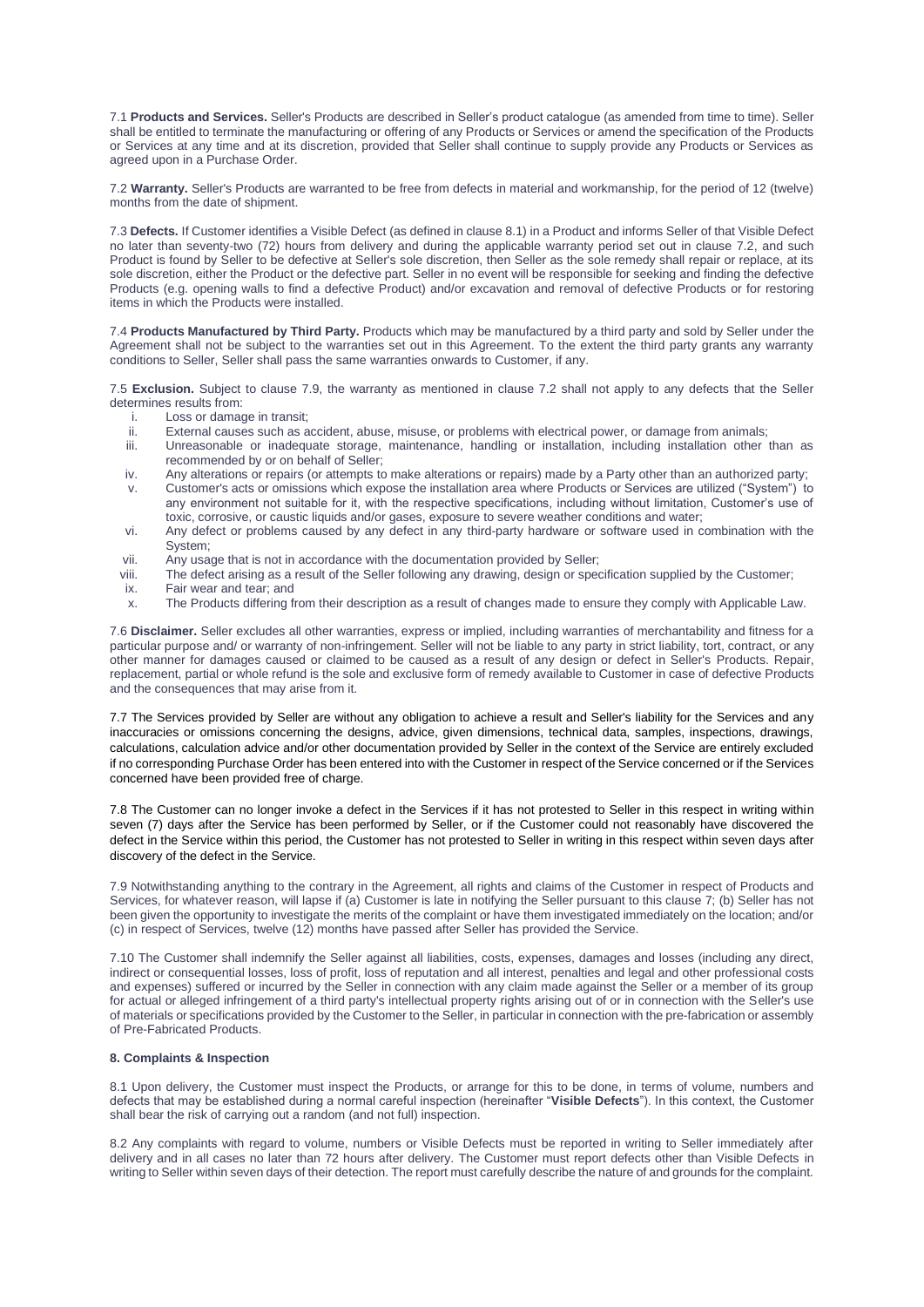8.3 If Seller delivers the Products on submission of a quality statement or regulations on the CE hallmark or its equivalent under Applicable Law and regulations, these Products shall be deemed to be good and sound, except where the Customer provides (technical) proof to the contrary.

8.4 Where applicable, Seller shall make endeavors to have the delivered Products comply with the requirements of the Reach regulation (as amended from time to time) as published at www.echa.europe.eu and all obligations arising out of this Reach regulation. Seller shall however not be liable to the Customer for any failure of Seller or of any other party to comply with the requirements and all obligations arising out of this Reach regulation.

8.5 All Customer's rights and claims regarding the payment of a sum of money and/or the repair or redelivery of the relevant Products and/or the supplementation of a deficit, on whatever grounds, as well as any right of the Customer to terminate the Agreement, shall lapse a) in the event of a late report pursuant to clause 8.2 herein, b) if Seller has not been given the opportunity immediately to check the validity of the complaint on location, or arrange for this to be done, and/or c) if 12 (twelve) months have passed since the delivery date.

# **9. Storage**

If Customer fails to accept delivery of the Products, then, without prejudice to clause 5.2, and except where such failure or delay is caused by an event of Force Majeure (as defined in clause 14), Seller may store the Products until delivery takes place and charge Customer for all related costs and expenses (including insurance).

# **10. Design and Engineering Services**

10.1 Seller will provide the Services in accordance with the requirements of good and sound workmanship. The Services shall be based on the information provided by the Customer, whereby the Customer guarantees the accuracy and completeness thereof. All consequences of inaccuracy and/or incompleteness of such information are entirely at the Customer's expense and risk.

10.2 The Services are always project specific and based on the purchase and application of the Products produced and/or delivered by or on behalf of Seller. The Customer is not permitted to use the Services provided by Seller with the application of third-party materials, at any rate the consequences of such a course of action are entirely at the Customer's expense and risk.

10.3 IP rights (as defined in clause 18) relating to the Services, including associated methodologies, techniques, documents and other information or knowledge are and continue to be vested in Seller. To the extent necessary for this purpose, the Customer will obtain a non-transferable, non-exclusive and free licence for the agreed use of these rights for the duration of the Agreement.

# **11. Taxes**

11.1 **Price excludes taxes.** Except as specified in the invoice issued by Seller, Seller's pricing excludes all taxes (including but not limited to, sales, use, excise, value-added, and other similar taxes), tariffs and duties (including but not limited to, amounts imposed upon the Product(s) or bill of material thereof under any Applicable Law (collectively, "**Taxes**").

11.2 **Customer pays Taxes.** Customer will pay all Taxes resulting from the Agreement or Seller's performance under the Agreement, whether imposed, levied, collected, withheld, or assessed now or later. If Seller is required to impose, levy, collect, withhold, or assess any Taxes on any transaction under the Agreement, then in addition to the purchase price, Seller will invoice Customer for such Taxes unless at the time of order placement, Customer furnishes Seller with an exemption certificate or other documentation sufficient to verify exemption from the Taxes.

11.3 **Withholding.** If any Taxes are required to be withheld from amounts paid or payable to Seller under the Agreement, (a) such withholding amount will not be deducted from the amounts due to Seller as originally priced, (b) Customer will pay the Taxes on behalf of Seller to the relevant taxing authority in accordance with Applicable Law, and (c) Customer will forward to Seller, within 60 (sixty) days of payment, proof of Taxes paid sufficient to establish the withholding amount and the recipient.

11.4 **Seller not Liable.** In no event will Seller be liable for Taxes paid or payable by Customer. This clause will survive expiration or any termination of the Agreement.

### **12. Export Control**

Customer agrees to comply with all applicable export laws and regulations, including those of the United States and of the United Kingdom, to ensure Products, parts, and technology provided by Seller under the Agreement are not used, sold, disclosed, released, transferred, or re-exported in violation of such laws and regulations. Customer shall not directly or indirectly export, reexport, or transfer any items or technology provided by Seller under the Agreement to: (a) any country designated under Applicable Law as a "State Sponsor of Terrorism" howsoever described; (b) any person or entity listed on a blocked, embargoed or prohibited list maintained by a competent authority under Applicable Laws; or (c) an end-user engaged in any nuclear, chemical, or biological weapons activities. If Products or Services to be exported outside the U.S. and/or EU, or other jurisdictions where laws require "dual use" statements, are considered or likely to be considered as "dual use", Customer shall (or shall cause the end user of the Products/Service) provide to Seller, promptly upon its request, an "End User Statement" in accordance with the applicable legal requirements. Seller shall not be liable to Customer for any delay and shall not be in breach of its obligations in the event of Customer's failure or delay in providing such statement.

#### **13. Termination**

13.1 **Notice of Termination.** Either Party may immediately terminate the Agreement, by giving written notice to the other Party if:

i. the other Party commits a material breach of any term under the Agreement and (if such breach is capable of remedy), fails to remedy that breach within 30 (thirty) calendar days of written notice requiring it to do so;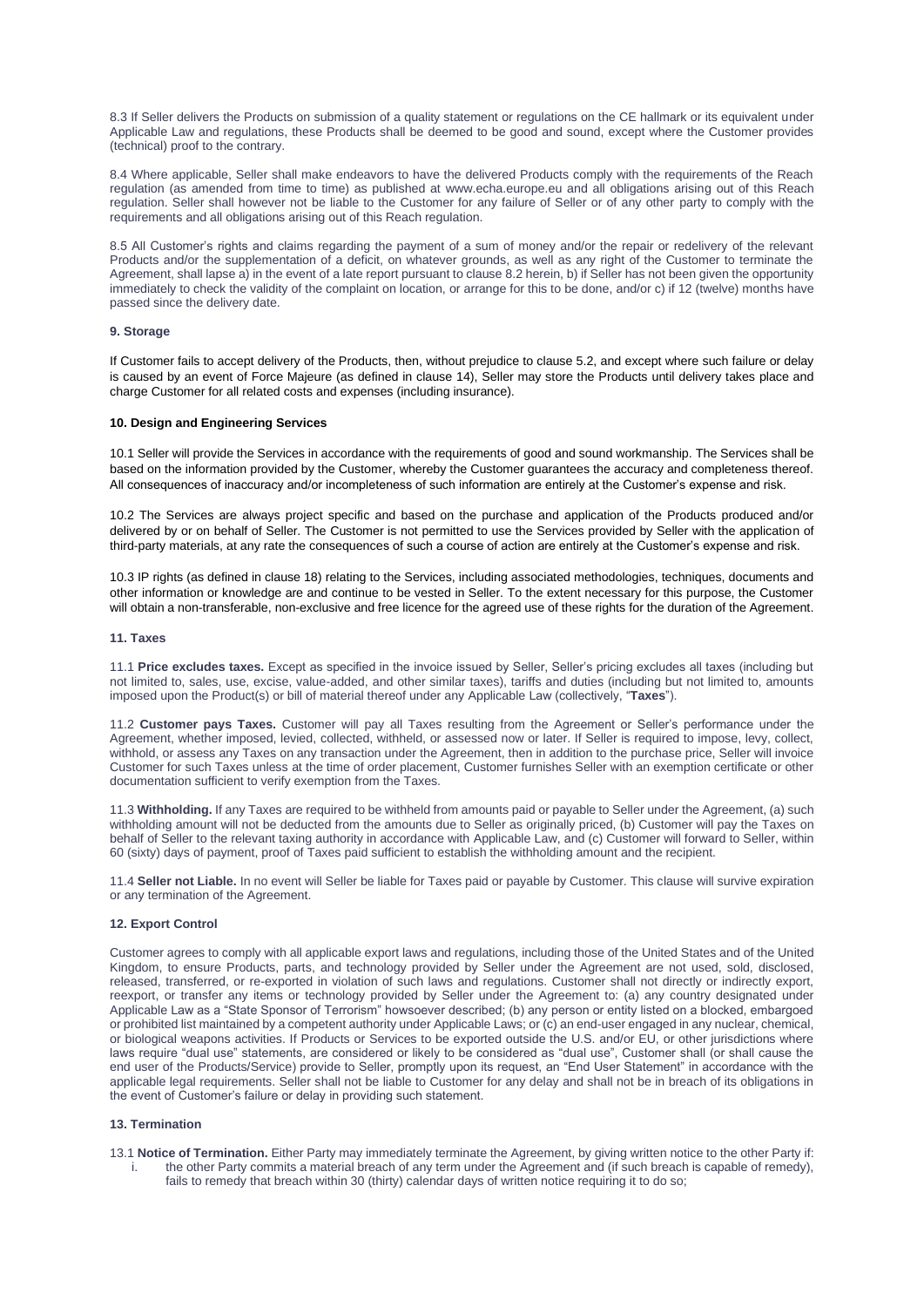- ii. The other Party fails to make any payment required to be made under the Agreement when due, and fails to remedy the breach within 3 calendar days after receipt of written notice of non-payment; or
- iii. Any insolvency or suspension of the other Party's operations or any petition filed or proceeding made by or against the other Party under any state, federal or other Applicable Law relating to bankruptcy, arrangement, reorganization, receivership, or assignment for the benefit of creditors or other similar proceedings.

13.2. **Change of Control**. In the event of a direct or indirect change in the senior management or the power to direct or cause the direction of the management and policies of the Customer (whether through the ownership of voting shares, by contract or otherwise), Seller may terminate the Agreement immediately by giving written notice.

13.3 **Effect.** Termination does not affect any of the Parties' rights and remedies that have accrued before the termination. The rights of termination provided in this clause 13 shall be without limiting a party's other rights and remedies as may be permitted by Applicable Law or in equity. Upon termination of the Agreement, Customer shall at the election of the Seller either return to Seller or destroy all Seller's confidential information in its possession, and provide a certificate by an officer of Customer as to the destruction of all Seller's confidential information within 15 (fifteen) calendar days. The Customer shall have no rights to use any Seller´s confidential information after the termination of the Agreement.

13.4 **Survival.** Any provision of the Agreement that expressly or by implication is intended to come into or continue in force on or after termination or expiry of the Agreement shall remain in full force and effect, including in any event clauses 1, 7.10, 13.3, 13.4, 16, 17, 18, 19, 20, 21, 22, 27, 28 and 29.

# **14. Force Majeure/Excusable Delay and No Hardship**

14.1 **Force Majeure and other Exclusions of Liability.** Neither Party shall be liable to the other for, nor considered in breach or default of its obligations under the Agreement to the extent performance of such obligations is delayed or prevented, directly or indirectly, due to causes beyond the impacted Party's reasonable control, including but not limited to: (a) natural or man-made disasters, acts of God, acts or omissions of governmental authorities, fire, severe weather conditions, earthquake, strikes or other labor disturbances, flood, serious risk of kidnapping, war (declared or undeclared), armed conflict, acts or threats of terrorism, pandemics, epidemics, quarantines, regional, national or international calamities, civil unrest, riot, severe delay in transportation, or inability to obtain necessary materials or raw materials, components or services (all the foregoing defined as "**Force Majeure**"); (b) in the case of Seller, acts or omissions of Customer, including failure to timely provide Seller with any access, information, tools, material including raw materials, and approvals necessary to permit Seller group to timely perform the required activities, and including, without limitation, unknown physical conditions at the site of an unusual nature and differing materially from those ordinarily encountered and generally recognized as occurring in the work of the character provided for in the Agreement, shall also qualify as Force Majeure in favor of the Seller. The impacted Party shall promptly notify the other Party in the event of a delay under this clause. The delivery or performance dates shall be extended for a period equal to the time lost by reason of such delay, plus such additional time as may be reasonably necessary to overcome the effect of such delay. If Seller is delayed by acts or omissions of Customer, or by the prerequisite work of Customer's other contractors, Seller shall also be entitled to an equitable price adjustment. Under no circumstances shall Customer's payment obligation be deemed excusable under this clause. Customer also represents and acknowledges that its experience and/or abilities are such, that it will meet its obligations even in cases of Force Majeure to the maximum extent possible and as permissible under Applicable Law.

14.2 **Right to Terminate.** If a delay arising through circumstances set out in this clause 14 extends for more than 90 (ninety) days and the Parties have not agreed upon a revised basis for resuming work, which may include an equitable price adjustment, then either Party (except where such delay is caused by Customer, in which event only Seller), upon 30 (thirty) days' written notice may terminate the Agreement. In such event of a delay, Customer shall pay Seller the pro-rated price for all work and undertakings performed before the effective date of termination.

#### **15. Environmental Health and Safety (EHS)**

15.1 **Customer to provide safe work environment.** Customer shall take all actions necessary to provide a safe, healthy, and secure work environment, including transportation and accommodation, if applicable, for Seller's personnel. Customer shall inform Seller of any known risks, hazards, or changed conditions impacting worker health, safety, or the environment, including the presence or potential presence of hazardous materials, and provide relevant information, including safety data sheets, site security plans, risk assessments, and job hazard analysis.

15.2 **Customer to Provide Seller Site Access and Notification of Applicable Laws.** To evaluate risks associated with the rendering of services and performance under the Agreement, Customer shall provide Seller with reasonable access to review the site and related equipment. If Seller's work at the site is subject to local, state, or national EHS legal requirements that are not reasonably available, Customer shall notify and provide copies of the same to Seller.

### **16. Limitations of Liability**

16.1 **SPECIAL OR CONSEQUENTIAL LOSSES.** THE REMEDIES PROVIDED IN THIS AGREEMENT SHALL BE THE SOLE AND EXCLUSIVE REMEDIES OF CUSTOMER (INCLUDING THIRD PARTY CLAIMS). SELLER SHALL NOT BE LIABLE TO CUSTOMER FOR ANY INDIRECT, SPECIAL OR CONSEQUENTIAL DAMAGES OF ANY NATURE SUCH AS (BUT NOT LIMITED TO), DELAY DAMAGE, DAMAGE DUE TO BUSINESS INTERRUPTION, LOST PROFITS, LOST SAVINGS, LOST REVENUE, MISSED OPPORTUNITIES, LOSS OF GOODWILL, LOSS OF DATA, REPUTATIONAL DAMAGES OR FORFEITED PENALTIES OR FINES, WHETHER OR NOT SUCH DAMAGES ARE BASED ON TORT, WARRANTY, CONTRACT OR ANY OTHER LEGAL THEORY.

16.2 **TOTAL LIABILITY.** SELLER'S TOTAL LIABILITY UNDER OR IN CONNECTION WITH THE AGREEMENT FOR CLAIMS OF ANY KIND (INCLUDING THIRD PARTY CLAIMS) WHETHER IN CONTRACT, TORT, STRICT LIABILITY, OR OTHERWISE ARISING OUT OF THE PERFORMANCE/NON-PERFORMANCE OR BREACH OF THE AGREEMENT, INCLUDING ANY OTHER COMPENSATION UNDER THE AGREEMENT, OR THE PROVISION OF ANY PRODUCTS OR SERVICES SHALL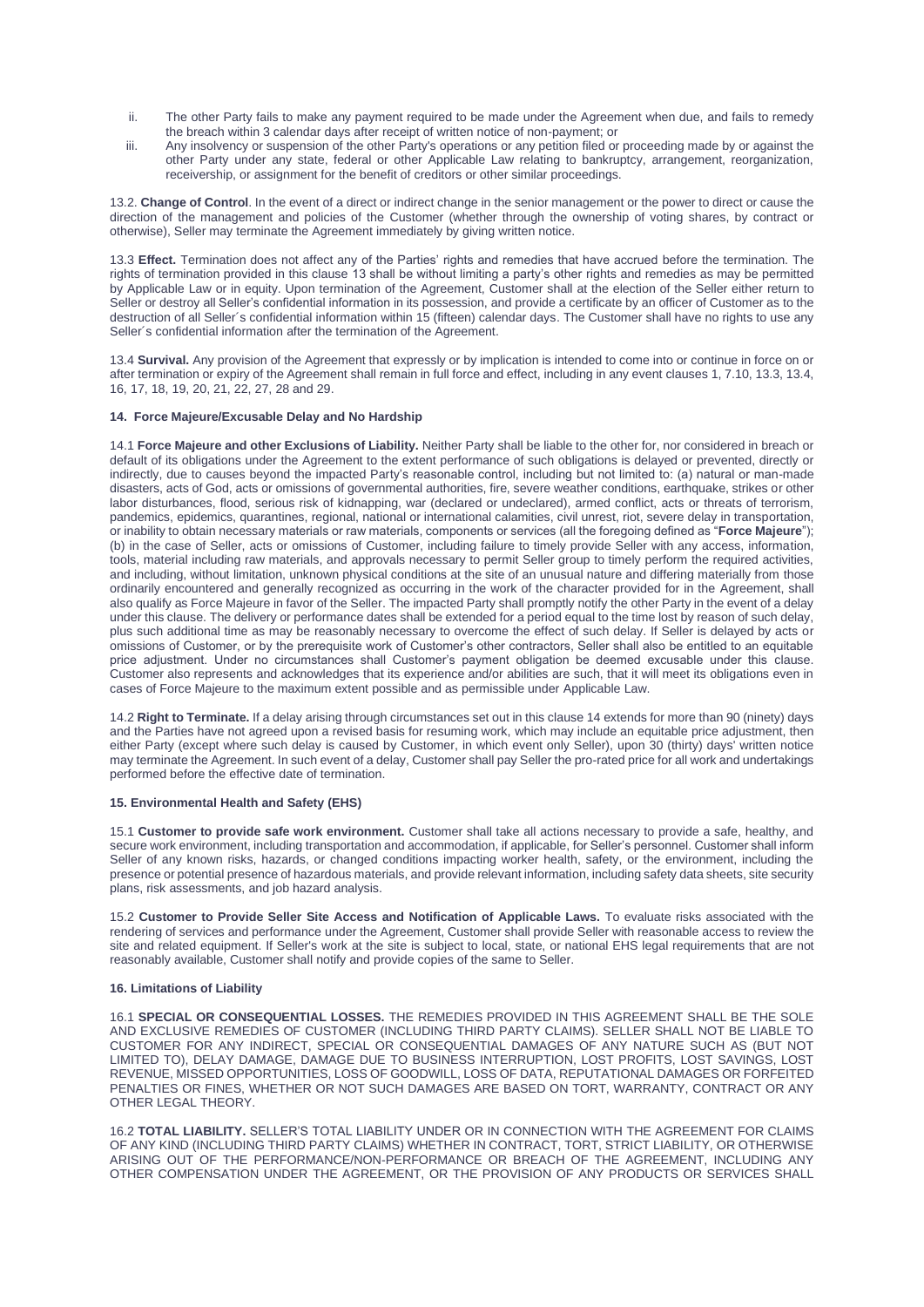NOT EXCEED THE AMOUNT PAID OR PAYABLE FOR THE SPECIFIC PRODUCT OR SERVICE THAT GIVES RISE TO THE CLAIM.

16.3 **WILLFUL MISCONDUCT.** THE LIMITATIONS AND EXCLUSIONS SET FORTH ABOVE IN THIS CLAUSE SHALL ONLY APPLY TO THE EXTENT PERMITTED BY APPLICABLE MANDATORY LAW AND SHALL NOT APPLY IN CASE OF INTENT OR WILLFUL MISCONDUCT OF SELLER OR ITS MANAGEMENT.

## **17. Indemnity**

The Customer shall release, defend, indemnify and hold harmless the Seller, the Seller's affiliates, and each of their respective officers, directors, managers, employees, representatives, and advisors (the "**Seller's Indemnitees**") from and against any liability, loss, damage, claim, fine, penalty, judgment, settlement, cost and expense (including legal fees and expenses), including personal injury to or death of the Customer's employees or property damage, arising out of or in connection with the Agreement and the Customer's activities in connection with the Agreement, including (a) the handling, storage, marketing, sale, resale, distribution, use, or disposal of the Products or Services (whether used alone or in combination with other substances) by the Customer or by any third party at the Customer's facilities or by any third party at any location or (b) the failure of the Customer to comply with any instructions or regulations relating to (product) safety or Applicable Law. This clause shall survive the expiration, termination, or cancellation of the Agreement.

# **18. Seller's IP Rights**

Seller's intellectual property rights include, without limitation, all trademarks, trade names, logos, designs, symbols, emblems, distinguishing marks, slogans, service marks, copyrights, patents, models, drawings, know-how, information, and any other distinguishing material of Seller, the Seller Group and Orbia Group, whether or not subject to registration or filing, including all registrations or applications to register any of the foregoing items; and all rights in the nature of any of the foregoing items, and all rights having equivalent or similar effect to, and the right to apply for any of, the rights referred to in this definition in any jurisdiction (hereinafter "**IP rights**"). Seller retains all IP rights in the Products and Services, and nothing herein shall be construed to grant Customer any right or license, express or implied, in the Seller's IP rights. In particular, Customer shall not use Seller's name, logo or other IP rights without Seller's prior written consent. Further, Customer will not do or fail to do anything that could infringe, damage, endanger or impair Seller's IP rights. In particular, Customer will not: (a) modify, remove or disfigure any markings or other means of identification of Products or Services delivered by Seller; (b) use Seller's IP rights in such a way that their distinctive character or validity may be affected; (c) use trademarks other than Seller's trademarks with regard to Products or Services delivered by Seller without Seller's prior express written consent, or (d) use trademarks or trade names similar to Seller's trademarks or trade names that may cause confusion or deception. For the purposes herein "**Seller Group**" shall refer to Wavin B.V. its subsidiaries and group of companies, and Orbia Group shall refer to Orbia Advance Corporation, S.A.B. de C.V. and its subsidiaries and group of Companies.

# **19. Data Privacy**

Each Party shall comply with all applicable data protection laws. Unless agreed otherwise by the Parties, Seller (or its subcontractors) will not process information relating to any identified or identifiable natural persons ("**Personal Data**") for Customer or on Customer's behalf. In the event that Seller processes Personal Data as part of its own legitimate business purposes, it will do so in accordance with the Seller's Privacy Notice which is available on [https://www.wavin.com/en-gb/general](https://www.wavin.com/en-gb/general-conditions)[conditions](https://www.wavin.com/en-gb/general-conditions)

## **20. Confidentiality**

"**Confidential Information**" means the terms of the Agreement and all non-public information, technical data or know-how in whatever form and materials (including samples) concerning the business, Products, Services and/or activities of Seller and/or its affiliates disclosed or made available to Customer in relation to the Agreement, whether orally or in writing, in electronic or other form, and whether or not marked as proprietary or confidential, and any information derived from the Confidential Information; provided that Confidential Information does not include information (i) known to Customer at the time of disclosure or rightfully obtained by Customer on a non-confidential basis from a third party; (ii) that is now, or hereafter becomes, through no act or failure to act on the part of Customer, generally known in the public; or (iii) that is independently developed by Customer without reliance on the Confidential Information, in each case as shown by contemporaneous documentary evidence. Customer shall not use the Confidential Information except for the purpose of exercising its rights or performing its obligations under the Agreement (the "**Purpose**"). Customer shall not disclose the Confidential Information to any third party except its employees and agents who have a need to know such information for the Purpose and who are bound by written nondisclosure obligations at least as stringent as those contained in the Agreement. Customer shall not reverse engineer any Confidential Information, including any samples, without permission of Seller. Customer shall take reasonable, prudent safeguards to prevent the use or disclosure of Confidential Information in violation hereof. Customer shall be responsible for the obligations of its employees and agents under the Agreement and Customer assumes liability for damages arising from any breach of this Agreement by its employees and agents, that would be a breach of this Agreement if committed directly by Customer, including without limitation, unauthorized use of Confidential Information. Upon Seller's request, Customer shall promptly return all copies, whether written, electronic, or other form, of any such Confidential Information, or delete and destroy Confidential Information in a secure manner. Notwithstanding the foregoing, Customer may retain one copy of the Confidential Information for records management purposes, or copies in enterprise-wide archival back-up systems. Notwithstanding the destruction or retention of the Confidential Information, Customer shall continue to be bound by its obligations of confidentiality hereunder. In the event Customer is required to disclose any Confidential Information by order of a court or any government agency, by law, regulation, judicial or administrative process, Customer shall: (a) give prior written notice of such disclosure to Seller, if legally permitted; (b) reasonably cooperate with Seller, at Seller's request and expense, to resist or limit such disclosure or to obtain a protective order; and (c) in the absence of a protective order or other remedy, disclose only that portion of the Confidential Information that is legally required to be disclosed in the opinion of counsel and assure that confidential treatment will be accorded the disclosed information. Following termination, the obligations of Customer under this Agreement with respect to the Confidential Information will continue in full force and effect as follows: (i) in the case of any Confidential Information that constitutes a trade secret within the meaning of Applicable Law, for as long as such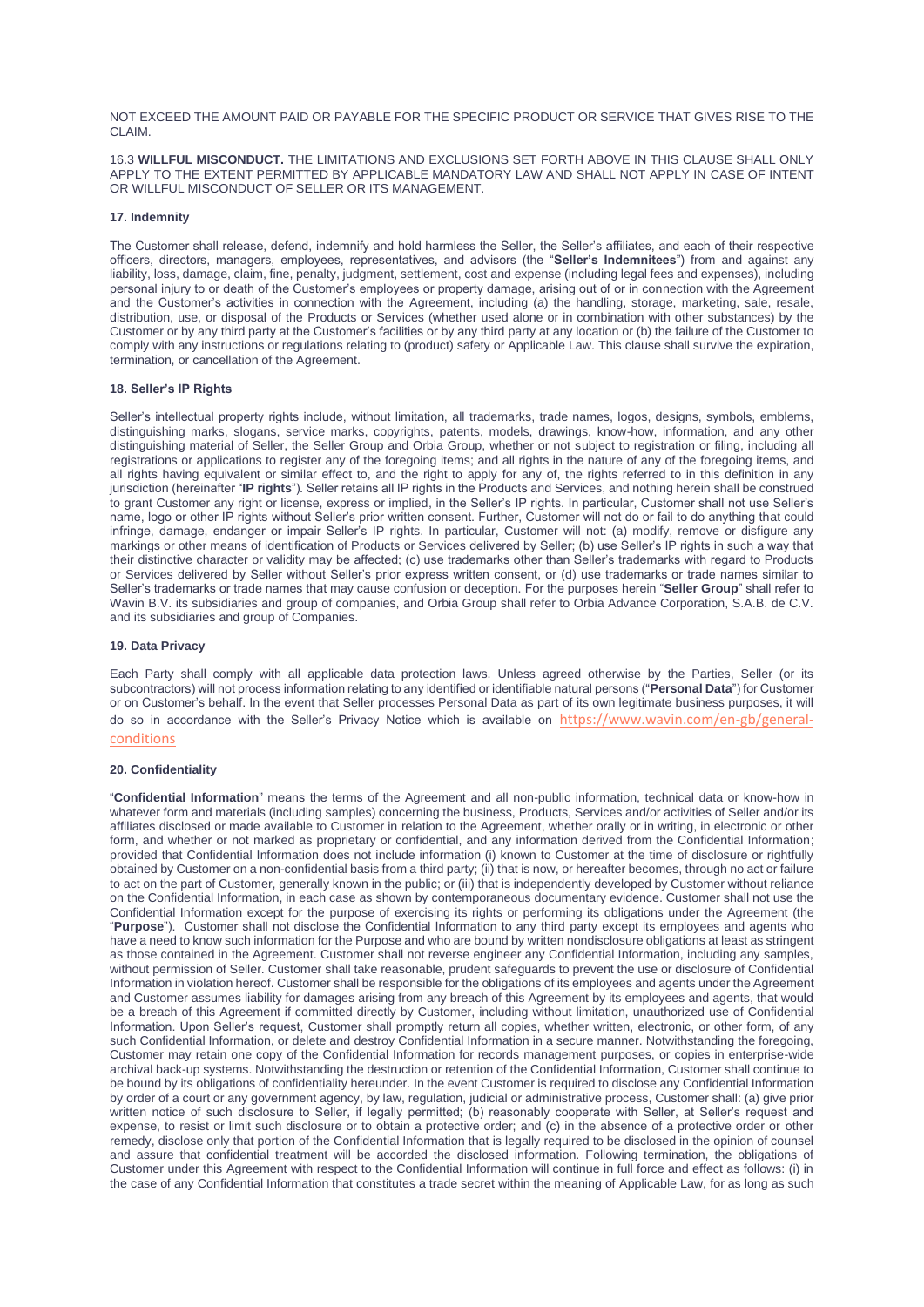information remains a trade secret; or (ii) in the case of any other Confidential Information or materials, for a term of five (5) years from the date of disclosure. Seller shall be entitled to injunctive relief for any breach or threatened breach of this provision without the requirement of posting bond or proving damages.

### **21. Customer Data**

21.1 **Customer owns Customer Data and Seller Granted License.** Seller acknowledges that, as between Seller and Customer, Customer owns all right, title, and interest, including all intellectual property rights, in and to the Customer Data (as defined below). Customer hereby grants to Seller (i) a non-exclusive, perpetual, irrevocable, royalty-free, fully paid-up, worldwide license to reproduce, distribute, modify, and otherwise use and display the Customer Data for internal research and product/service development purposes and to provide Products and Services to Customer, and (ii) a non-exclusive, perpetual, irrevocable, royaltyfree, fully paid-up, worldwide license to reproduce, distribute, modify, and otherwise use and display Customer Data incorporated within the Aggregated Statistics. "**Customer Data**" means, other than aggregated statistics, information, data, and other content, in any form or medium, that is submitted, posted, or otherwise transmitted or made available by or on behalf of Customer, or a user of Customer's Product or Services incorporating the product or services object of the Agreement, to Seller that is generated by the Product or Service or use of the Product or Service, provided that Customer Data excludes any Personal Data. Nothing in the Agreement shall be deemed to limit any rights granted from Customer to Seller in any other agreement.

21.2 **Customer Feedback** If Customer or any of its employees or contractors suggests or recommends changes to the Product or Services, including without limitation, new features or functionality relating thereto, or shares any comments, questions, suggestions, or the like ("**Feedback**"), Seller is free to use such Feedback irrespective of any other obligation or limitation between the Parties governing such Feedback. Customer hereby assigns to Seller on Customer's behalf, and on behalf of its employees, contractors and/or agents, all rights, title, and interests in and to, the Feedback and Seller is free to use, without any attribution or compensation to any Party, any ideas, know-how, concepts, techniques, or other intellectual property rights contained in the Feedback, for any purpose whatsoever, although Seller is not required to use any Feedback.

#### **22. Aggregated Statistics**

Notwithstanding anything to the contrary in the Agreement or any other non-disclosure agreement between the Parties, Seller may monitor Customer's use of the Product or Services and collect and compile Aggregated Statistics (as defined below). As between Seller and Customer, all right, title, and interest in Aggregated Statistics, and all intellectual property rights therein, belong to and are retained solely by Seller. Customer acknowledges that Seller may compile Aggregated Statistics based on Customer Data collected from Customer's (or its customers') use of the Product or Services. Customer agrees that Seller may (i) make Aggregated Statistics publicly available in compliance with Applicable Law, and (ii) use Aggregated Statistics to the extent and in the manner permitted under Applicable Law, provided that such Aggregated Statistics do not expressly identify Customer. "**Aggregated Statistics**" means data and information related to Customer's (or its customers') use of the Product or Services that is used by Seller in the aggregate and not directly identifying Customer, including to compile statistical and performance information related to the provision and operation of the Product and Services of Seller.

#### **23. Compliance with Applicable Law**

23.1 **Industry Standards** The Agreement is based on Seller's design, manufacture, testing, and delivery of the Products and Services pursuant to: (i) its own design criteria, manufacturing processes, and procedures and quality assurance program; (ii) those portions of industry specifications, codes, and standards in effect as of the date of entering into the Agreement as are specified to Seller; (iii) the Applicable Law; and (iv) any mutually agreed upon written terms and specifications set forth in the Agreement. If any of the foregoing changes, Seller may unilaterally change the Products and Services to ensure compliance with any of the foregoing. In addition, Seller shall be entitled to amend the agreed price, delivery/performance date or guarantees unilaterally. In the event any such change prevents Seller from executing its obligations without breaching Applicable Law or makes Seller's execution of its obligations unreasonably burdensome or unbalanced, Seller shall also have the right to terminate the Agreement without any liability.

23.2 **Compliance with Applicable Laws** Notwithstanding any other provision of the Agreement, the Parties shall at all times comply with all Applicable Law in the performance of the Agreement.

23.3 **Anti-Bribery and Corruption.** The Customer shall ensure that it, its directors, employees or subcontractors will not offer, promise, or give any undue pecuniary or other advantage of any kind to employees of the Seller or third parties (including civil servants) in order to obtain or retain a business or other improper advantage, in connection with the Agreement. The Customer will comply with all applicable anti-bribery legislation (including, but not limited to the US Foreign Corrupt Practices Act and the UK Bribery Act) and have put into place adequate preventative measures to ensure that employees and subcontractors comply with the applicable legislation.

### **24. Assignment, Novation & Subcontracting**

24.1 Customer may not assign or novate the Agreement, in full or in part, including through change of structure or ownership of the Customer, without the prior written consent of Seller, which consent shall not be unreasonably delayed or withheld, provided that Seller shall be entitled to withhold such consent in any event if the assignee/novatee lacks adequate financial capability, is a competitor or potential competitor of Seller or its affiliates, causes Seller group to be in breach of Applicable Law, and/or does not meet Seller's code of ethics. Seller may assign or novate to third parties the Agreement, in full or in part, and the Seller will give written notice to Customer in such event. The Parties agree to execute such documents as may be necessary to give effect to the permitted assignments or novations set forth in this clause. In the event of a novation or assignment by Customer, Customer shall cause the novatee/assignee to provide additional payment security at Seller's reasonable request. Any assignment or novation in violation of the above shall be void and without effect for the Parties.

### **25. Subcontractors**